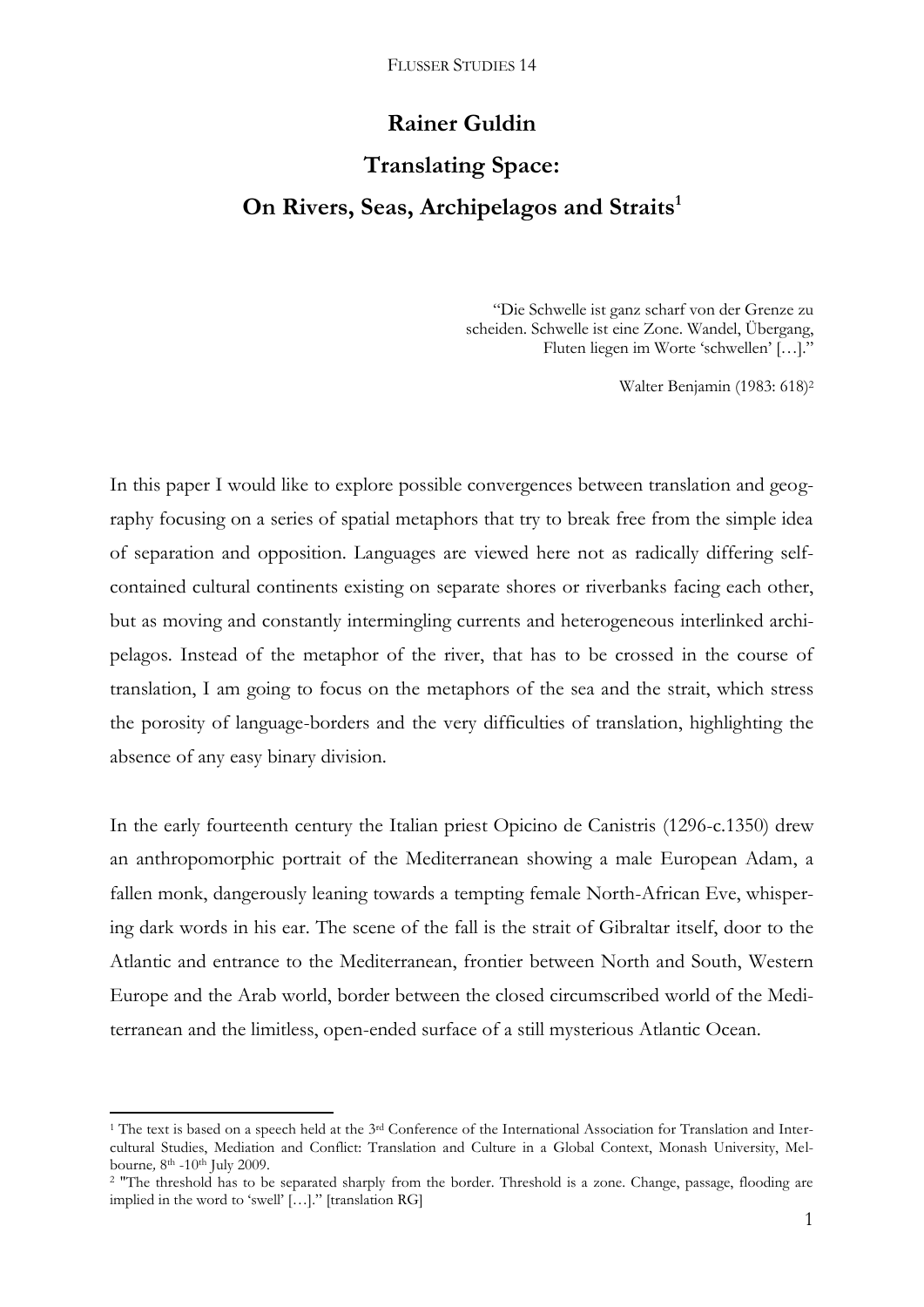

Opicino de Canistris. Anthropomorphic map of the Mediterranean drawn in reverse. Biblioteca Apostolica Vaticana, Ms Pal. Lat. 1993, fol. 2v. (Horden and Purcell 2000: 2)

Canistris' medieval vision shows a twofold world turned upside down, an inverted cosmos. The horizontal axis that has been projected onto a vertical scale shows Turkey on the left and Spain on the right. This diabolical inversion is echoed in the twisted distribution of the main characters, Adam being on the left and Eve on the right. The vertical axis depicts yet another inversion. The devil's head is upside down and positioned on the inferior side of the drawing, the Oriental, Levantine's end. The drawing labeled "causa peccati", the origin of sin, portrays a strongly dual vision of the Mediterranean, operating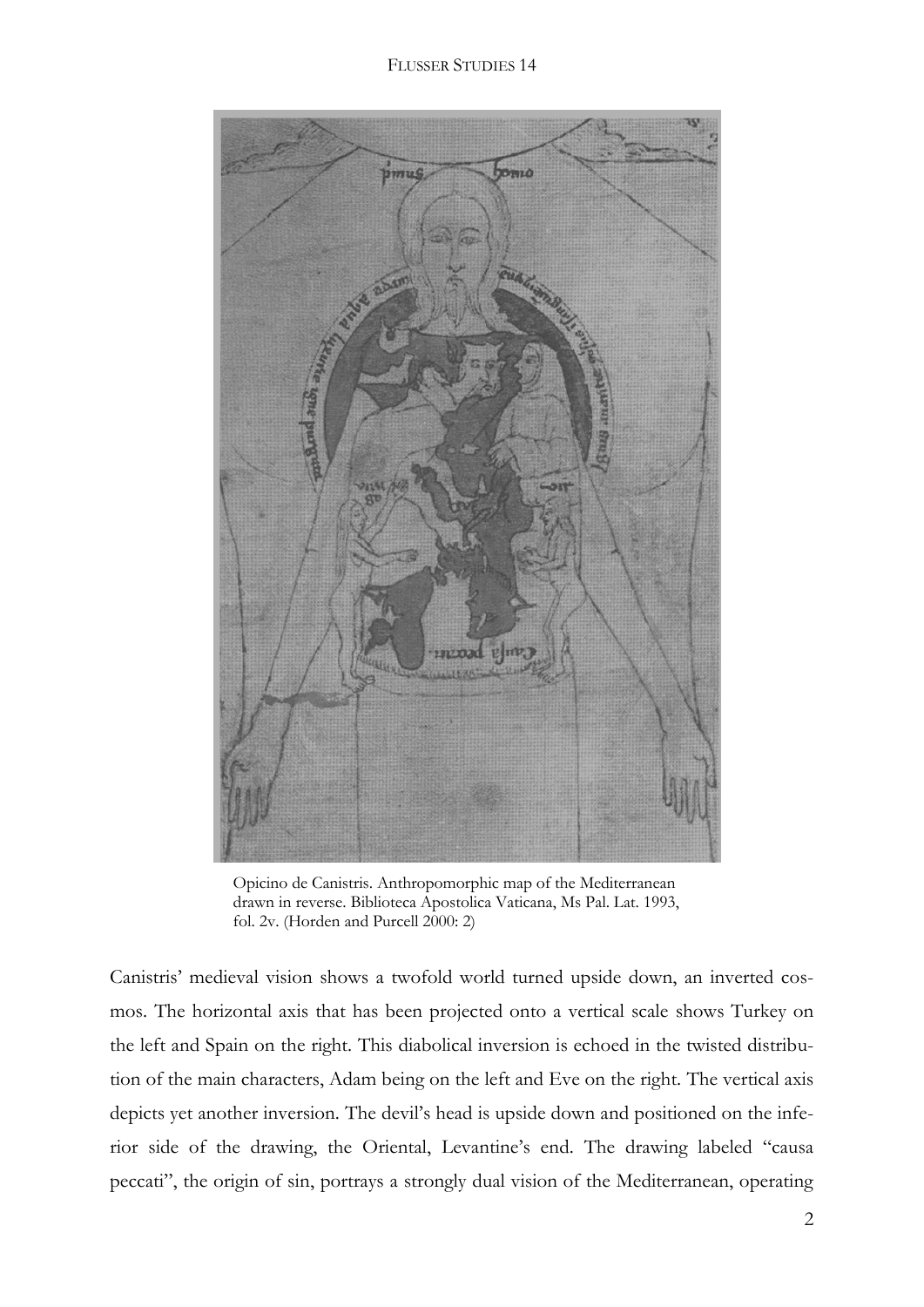with a set of cultural oppositions that still play their part in present day Western perception of the Mediterranean. The subtly spoken words migrating across the strait, fraught with sinister meaning, define a double world, a Northern and Western world of clarity, inviolate and endangered purity, the "healthy body of the West" (Chambers 2008: 15) as Iain Chambers ironically calls it, and a Southern and Eastern world brimming over with dangerous, false promises.

Canistri's vision of the Mediterranean suggests a clear cut border between two different if not opposing cultures. The strait of Gibraltar is interpreted as a river that cannot be crossed without serious consequences. Within this conceptual universe, translation amounts to a dangerous enterprise. The treacherous words whispered into the ear of the monk will have to be reformulated adequately in order to avoid any danger of contamination. I would like to use Canistris's drawing and the implicit translation theory it proposes as a starting point for the following reflections on possible theoretical convergences and overlappings between the discursive fields of geography and translation.

## **Geography and Translation**

Geography and translation studies share some common theoretical and metaphorical ground. Interestingly enough, both translation studies and recent geopolitical thinking in the wake of the spatial turn have explored the concept of third space. Homi Bhabha (2008) and Doris Bachmann-Medick (1999 and 2002) have written extensively on this notion from a translational point of view suggesting interesting resemblances with Edward W. Soja's (1996) homonymous concept of *Thirdspace*, that is, a hybrid space located on the border of real and the imagined space. This would be definitely a line of enquiry worth pursuing further.

Translation has often been compared to the crossing of an expanse of water (Guldin 2011b). In German this idea is very aptly summed up in the word "übersetzen", used in the double sense of *über*setzen, setting across a stream or river, and über*setzen*, to translate. In this common metaphorical realm solidity and fluidity play a central role. It is all about land and sea, riverbanks, coastlines, shores, islands, straits and the moving waters in between, streams, rivers, oceans. Languages can be both solid and liquid: coastlines hem-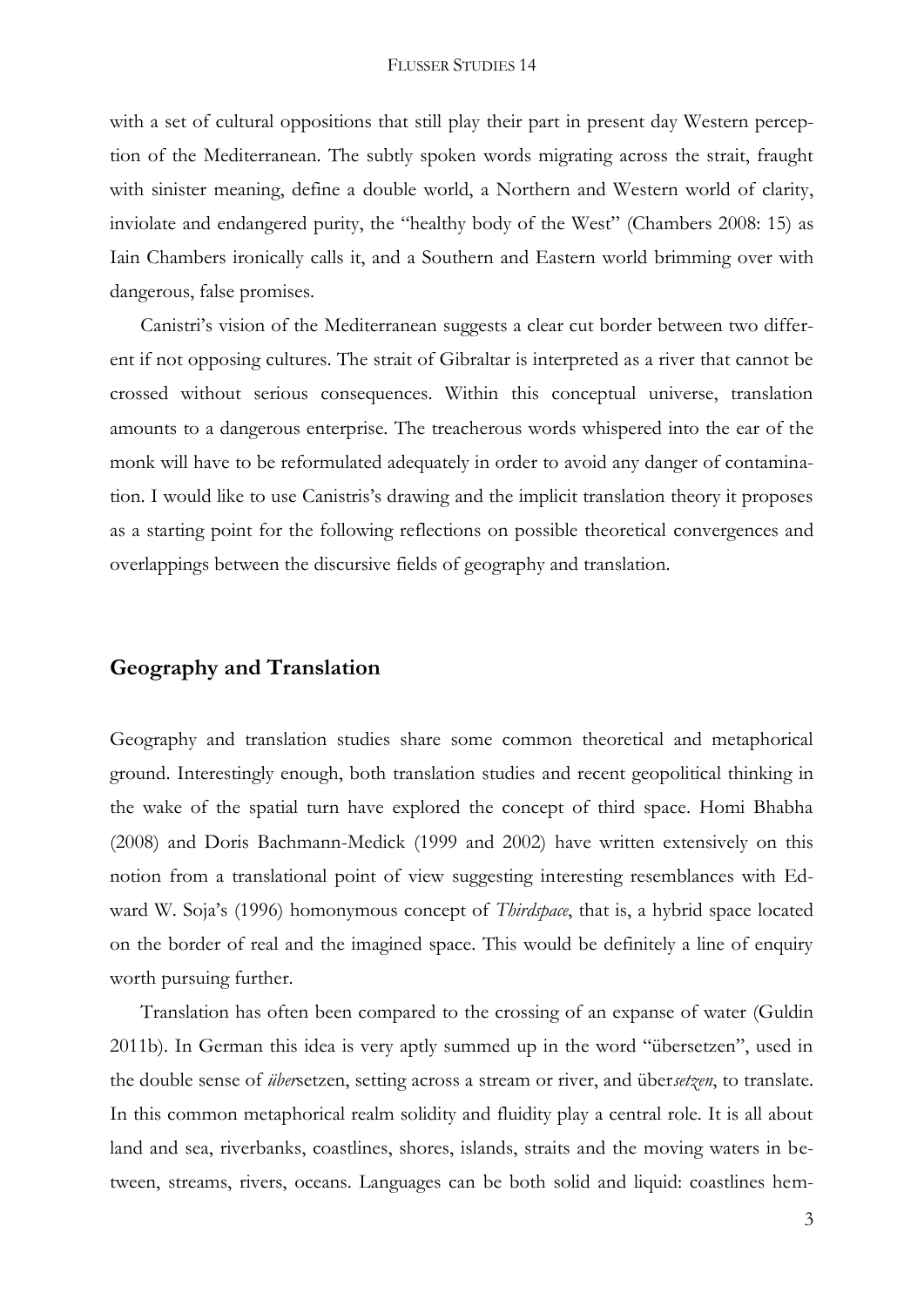ming in a middle ground, riverbanks bracketing a watercourse, the two sides of a strait separating two oceans or the liquid masses themselves. If translating means crossing a river, then the two banks represent the two different languages and the river flowing in between the obstacle to be overcome. But in many other cases it is the languages themselves that are compared to rivers or water surfaces. In Wilhelm von Humboldt's view languages are both rivers and riverbeds in which thought can trustfully drive along its waves. When we speak many languages, adds Vilém Flusser, we can have our thoughts flow in different riverbeds and so reconsider them in a new light. Flusser compares the single languages to islands floating in the sea of nothingness, slowly disintegrating.

The bilingual French and German writer Georges-Arthur Goldschmidt (see Guldin 2007) conceives of language as an endless sea, in which innumerable linguistic currents of different temperature, salinity and speed mingle and blend together. He describes the relationship between German and French as the confluence of two rivers, the Saône and the Rhône, traversing Lyon side by side only to flow into each other when reaching its southern outskirts, suggesting through this the twofold ambivalent nature of water. In fact, water can flow in different rivers; can be cold or warm, sweet or salty, opaque or crystalclear, slow or fast-moving. In the end, however, all different forms reunite again in the endlessly heaving and shifting colossal pool of the ocean.

In an essay on polyglot poetry Alfons Knauth uses the very metaphor of the sea that for Goldschmidt represents the basic unity of all languages to describe the functioning of multilingual texts. The roughness and choppiness of the sea and its many layered protean nature are used as a metaphor for what Knauth calls *Mischsprachigkeit*, a mingling of languages. "The sea is so to speak the syntagmatic axis of the Babel paradigm. It separates the languages and unites them at the same time […]. From a genetical point of view the sea precedes the mythical construction of the Tower of Babel: it brought about multilingualism and strengthened it. […] in this way […] the internal and external linguistic polyglotism came into being […]. On the one hand, the sea establishes a real contact between the different languages, on the other it embodies a metaphorical analogy for languages [and their relation to each other]: its many-voiced sound is an expression of multi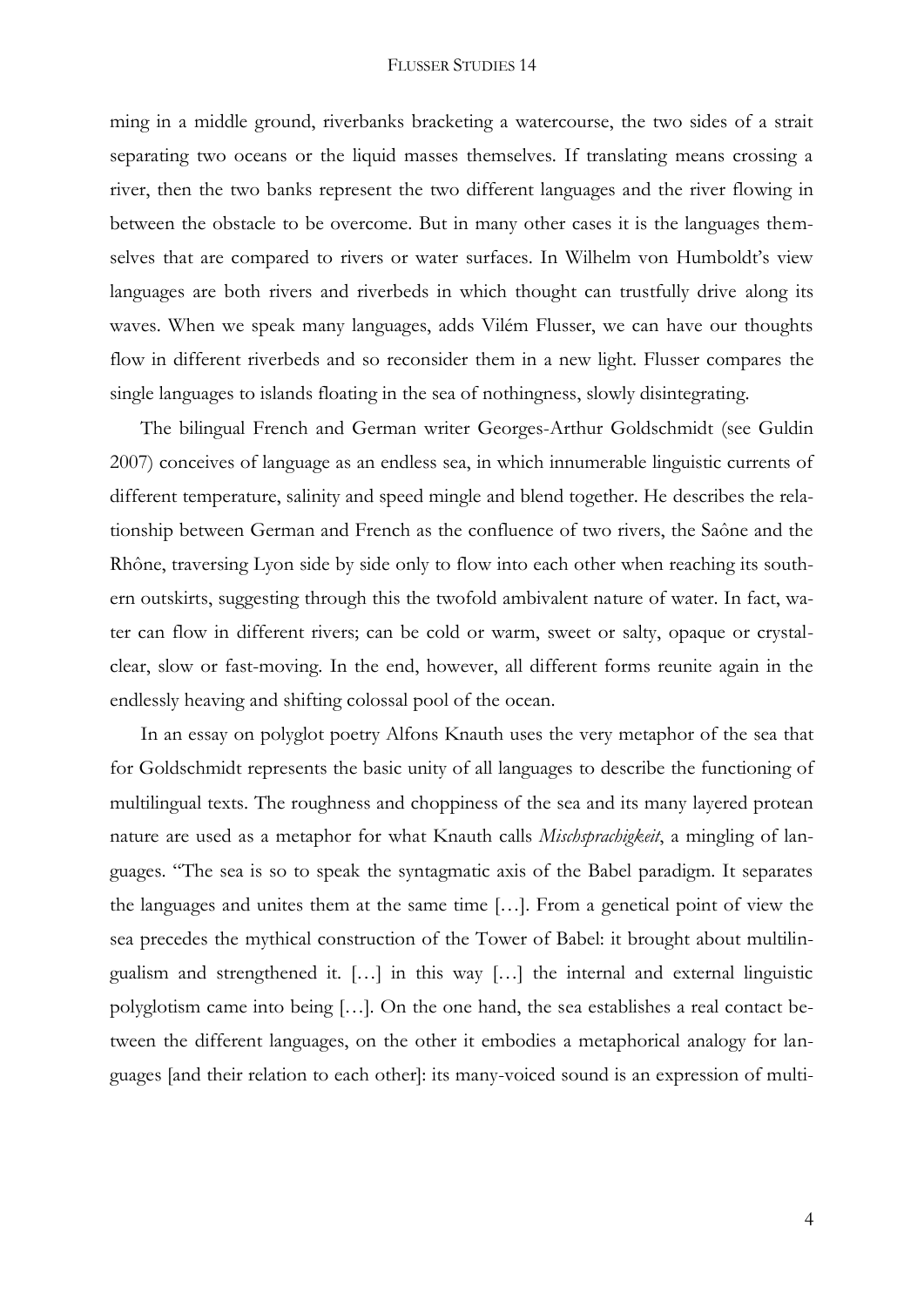lingualism [...], and its continuous movement an expression of the constant merging or mixing of languages [translation RG]."<sup>3</sup> (Knauth 1991, 61)

A similar conception can also be found in Haroldo de Campos' poem *Galáxias* (Guldin 2013). De Campos compares the blank page of the book to the surface of the sea and writing to a trip on the ever-moving ocean of intermingling languages. Plurilingualism is not dealt with explicitly but rendered in the comings and goings, the ups and downs of the ocean. The third fragment of the book, which is dedicated to the sea, consistently stresses its open-endedness and manifold iridescence. Indirectly the third fragment is also a reflection on the multilingual writing practice, the status of a plurilingual text and the relationship of the different languages to each other.

Another bilingual author who describes language and the relationship between different languages in the metaphors of flowing mixing waters is Yoko Tawada, who writes and publishes in German and Japanese and very often juxtaposes the two languages in the same text. Water is one of the leading metaphors within her oeuvre. For many years, Tawada who had arrived in Germany with the Trans-Siberian Railway, lived in Hamburg where the Elbe flows into the North-Sea. In an interview with Ortrud Gutjahr she describes the meaning of water in the following terms, stressing its very ambivalence and contradictory relationship to earth. "But water does not exist completely without coastlines or boundaries [...]. When you are by the water you can often even see two different riverbanks, as with the Elbe. These riverbanks are for me the Japanese and German language […] makeshift positions from which to experience the water. Through the water, in fact, a space in between is created. In order to perceive this space I do actually need the riverbanks as basic approaches. But these are not borders, they do not exist in order to cross something or pin it down. Water can show very different forms of movement. On the sea, in the river, from the water tap. It is always a play with shapelessness […] [translation RG]."<sup>4</sup> (Tawada 2012: 44-5) Each of the metaphorical conceptions dealt with here

1

<sup>&</sup>lt;sup>3</sup> "Das Meer ist sozusagen die syntagmatische Achse des Babel-Paradigmas. Es trennt die Sprachen und verbindet sie [...]. Genetisch gesehen ist das Meer dem mythischen Turmbau von Babel vorgelagert: es bewirkte bzw. verstärkte die Vielsprachigkeit. […] so entstand […] aus ihm die inner- und außersprachliche Polyglossie […] Das Meer stellt einerseits einen realen Kontakt zwischen den verschiedenen Sprachen her, andererseits bildet es ein metaphorisches Analogiemuster für die Sprachen: sein vielstimmiges Rauschen dient dem Ausdruck der Vielsprachigkeit […], seine ständige Bewegtheit dem Ausdruck des Ineinanderfließens der Sprachen oder der Mischsprachigkeit."

<sup>4</sup> "Aber das Wasser existiert ja nicht ganz ohne Küsten […]. Oft sieht man am Wasser sogar zwei Ufer, wie zum Beispiel an der Elbe. Diese Ufer sind für mich so wie die japanische und die deutsche Sprache. […] provisorische Positionen, um das Wasser wahrzunehmen. Denn durch das Wasser entsteht ein Zwischenraum. Um den Raum wahrzunehmen, brauche ich schon die Ufer als Ansätze. Doch dies sind keine Grenzen, sie existieren nicht, um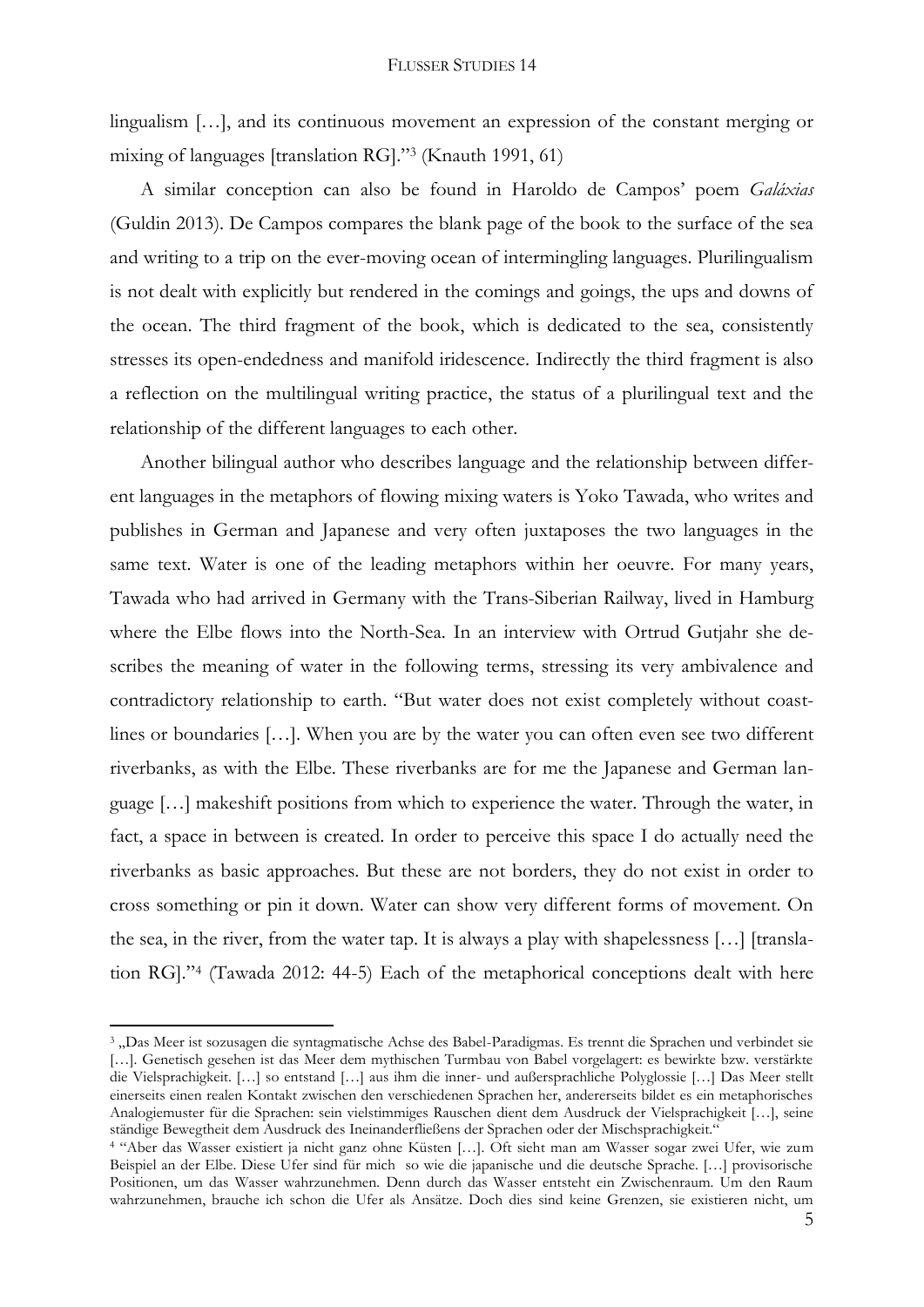not only defines the status of the single languages and their relationship to each other but also helps formulating a specific translation theory. As with the metaphor of the strait, to which I will come shortly – and contrary to the metaphor of the endless boundless ocean – water has always been seen in connection with its opposite: earth. The same way that mobility calls for stability, rivers call for riverbanks and seas for coastlines.

To explore this difference, hinging on the metaphorical opposition of fluidity and solidity, I would like to focus on three texts discussing the possible epistemological relevance of the two spatial metaphors they suggest for translation processes: the sea and the strait. All three texts are intimately related to the Mediterranean as a historical, cultural, political and geographical setting. Iain Chambers' *Mediterranean Crossings*, Franco La Cecla and Piero Zanini's *Lo stretto indispensabile*, The Indispensable Strait, and finally Zakya Daoud's two volumes on the history of the strait of Gibraltar - *Gibraltar croisée de mondes*  and *Gibraltar improbable frontière*. Chambers deals with the Mediterranean as a whole focusing on the multiple fluxes and counter-fluxes that have animated it in the course of its history. La Cecla and Zanini, on the other hand, deal with the strait from a geopolitical and philosophical point of view. Daoud, finally, discusses cross-cultural relationships in terms of a specific geopolitical setting: the strait as a site of manifold contradictory crossings. Before coming to this, however, I would like to discuss briefly, some of the more traditional views of the Mediterranean to create a backdrop against which their view can stand out more clearly.

## **The sea**

1

At the beginning of their history of the Mediterranean, Peregrine Horden and Nicholas Purcell (2000) critically summarize the history of the Mediterranean from a Western European point of view. Can the Mediterranean be considered a single body as Ferdinand Braudel suggested or is it rather a divided, fragmented whole? The notion of unity has a long history of its own, but is not an uncontroversial geographical datum. In the ancient geographical tradition of the West it was the sea that shaped the land. This precedence of

etwas zu überschreiten oder festzulegen. Das Wasser kann sehr unterschiedliche Bewegungen zeigen. Auf dem Meer, im Fluss, aus dem Wasserhahn. Es ist immer ein Spiel mit dem Formlosen […]."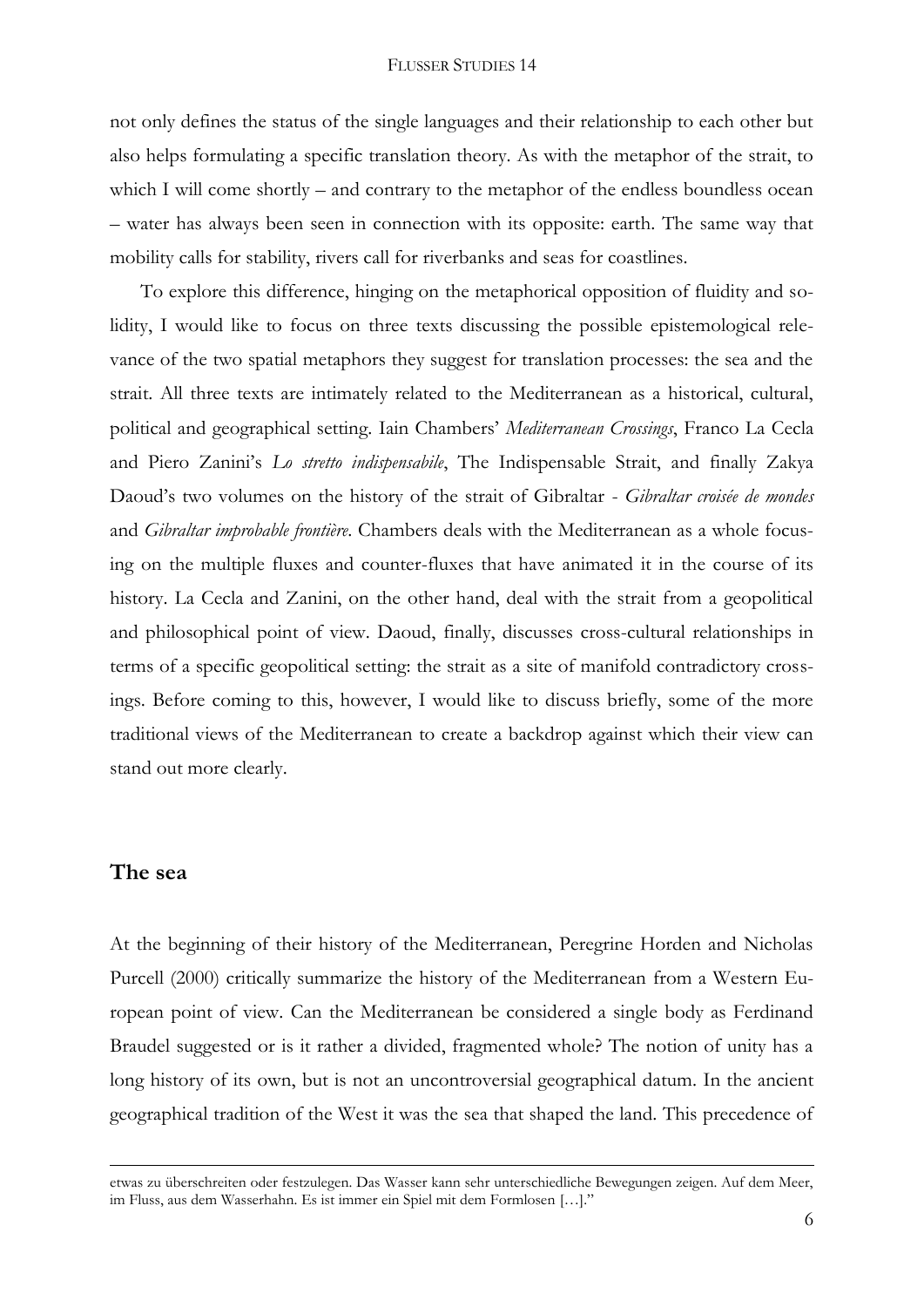the water over the land that ultimately led to the notion of a subjacent unity was seen as an undisputable logical priority. As Strabo writes in his *Geography*, it is "the sea that delineates precisely the layout of the land, creating gulfs, sea-basins […] isthmuses, peninsulas and capes […]."(Horden and Purcell 2000: 27) The Mediterranean itself came to be regarded as a great river and was depicted on the maps as a grossly elongated stream. Even though the unity posited here derives from very ancient geographical ideas it remains, as Horden and Purcell point out, profoundly precarious. In fact outside the tradition of Western geographical thought the Mediterranean has not obviously suggested itself as a single area of investigation. This presupposed unity has, furthermore, been formulated from a one-sided ethnocentric point of view, that of the classical antiquity of Greece and Rome: The *Mare Nostrum* was the homeland of classical culture. In various ways Hellenic and Roman society appropriated the Mediterranean. In the third century B.C. the Greek historian Polybius describes this process of unification in terms of an organic unity: "[…] the doings of Italy and Libya are woven together with those of Asia and Greece, and the outcome of them all tends toward one end." (ibidem: 27) In the first century A.D. Pliny the elder sums up this forcefully imposed unification as a monolithic and monolingual enterprise with Italy at its heart. "[…] to unite scattered empires, to tame savage customs, to draw the discordant and barbarous tongues of numerous peoples together into the conversation of a single language, to give mankind civilization." (ibidem: 27) Translation acts here as a compulsory colonial process of unification substituting homogeneity and unity for heterogeneity and diversity.

This vision of the supposed unity of a homogenous Mediterranean that has only recently been challenged had dangerous consequences for intra-Mediterranean comparisons. It resurfaced in later centuries, after the secular predominance of the Arab world and was mainly used as a political weapon, a category foisted upon a variety of distinct cultures by the more advanced industrial and cultural powers of Europe. It was, furthermore, complemented from the beginning by a North/South and West/East geopolitical dissonance that can both be found in Canistris´ drawing. These two dissonances can be considered on their own or complement each other, amounting to what might be termed *Mediterraneanism*, a concept redolent of Said's *Orientalism* (2012). Horden and Purcell draw attention to the fact that both the notions of Europe and the Middle East that are used as a starting point for the above mentioned cleavages are already highly heterogeneous and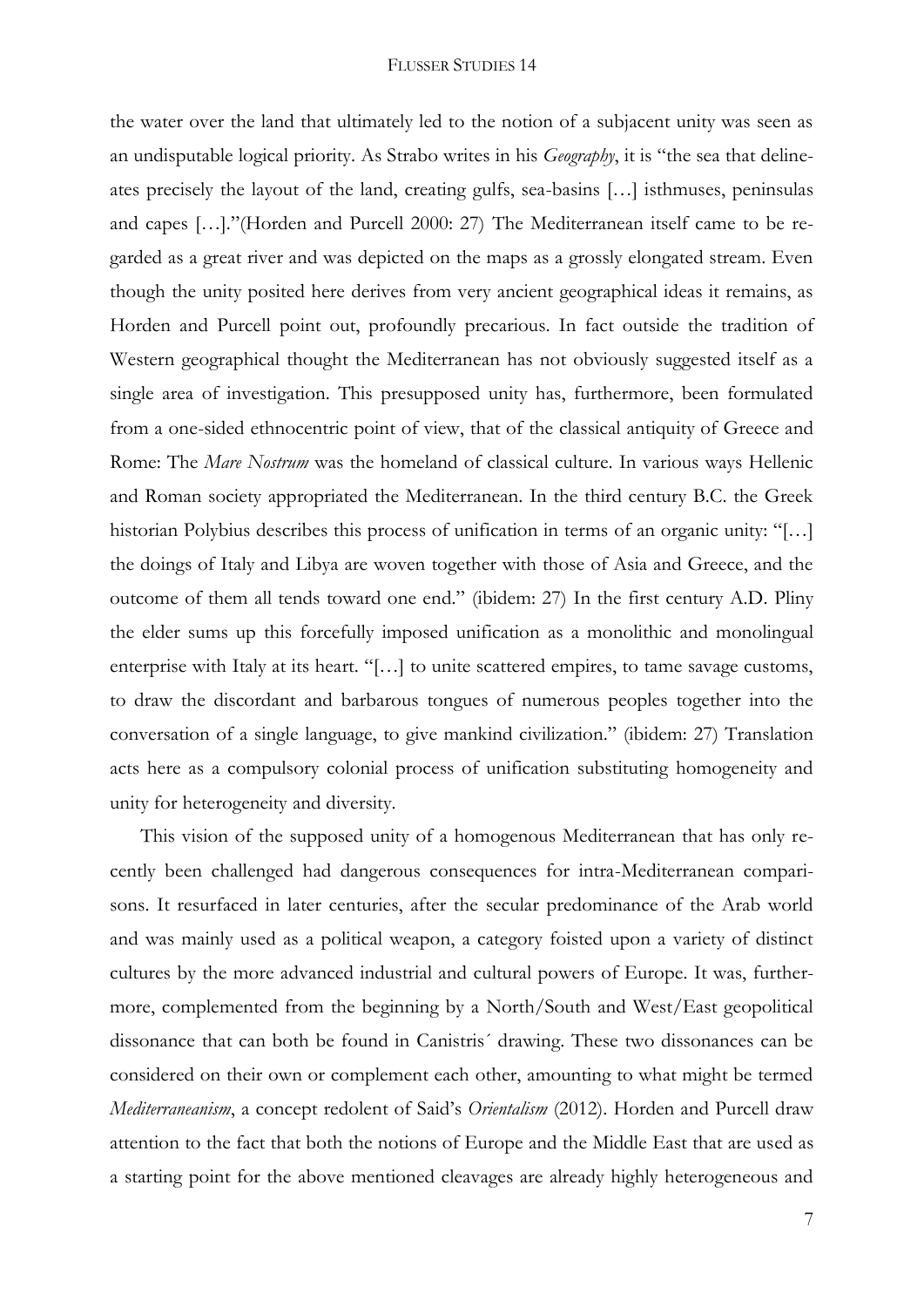disconcertingly imprecise. For this very reason the two authors strongly emphasize the importance of local irregularities and of a minutely subdivided topography, looking for a redefinition of the Mediterranean in terms of the unpredictable and variable. "The paradox of the Mediterranean is that the all too-apparent fragmentation can potentially unite the sea and its coastlines in a way far exceeding anything predictable of a continent." (Horden and Purcell 2000: 24) Nowadays, the states of the Mediterranean are as divided as they have ever been, but this division harbors a unique chance. "Rather than being a problem whose relevance we should contest, the political and ethnic untidiness of the Mediterranean could turn out to be inspiring." (ibidem: 25) This specific interpretation can also be found in Iain Chambers' book.

In his description of the Mediterranean he introduces the notions of diversity and multilateral exchange. He stresses both the heterogeneity and unity of the Mediterranean, highlighting its contradictory nature. By defining the Mediterranean as a closed, circumscribed space, a "complex echo chamber" in which multiple fluxes bounce and rebounce, "transforming and transmuting each other" (Chambers 2008: 48) he interprets the classical vision of unity against its grain. The very metaphor of unity, the sea shaping the coastlines, is here reinterpreted in a plural, polyglot sense. Chambers speaks of the "open, creolized complexity" (ibidem: 55) and "the polylinguistic and polycultural composition of a hybrid" (ibidem: 32), "multiple and mutable Mediterranean." (ibidem: 9) "The seeming solidity of the lands, languages, and lineages that border and extend outward from its shores here become an accessory of its fluid centrality." (ibidem: 24) In this ever shifting liquid world the foreign is already contained within the familiar. Chambers speaks of Arab elements to be discovered in the very heart of Christianity, as for instance "the Arab letters on Christ's cloak in Giotto's Crocifissione […]. In this doubling and displacement, the very closure sought by cultural monotheism […] is sundered and dispersed. The image and what it narrates, is no longer possessed by a single mode of telling. History, the Mediterranean, returns, rewriting and recounting the narrative, freeing it, from the fixed moorings of a unilateral meaning, allowing it to drift into their accounts […]." (ibidem: 131-2) It is all about a "floating semantics." (ibidem: 79)

In this metaphorical context borders are successfully blurred. Currents mix and mingle on different levels and in manifold ways: "the tributary histories that flow into the 'modern' […] Mediterranean, also suggest deeper and more dispersive currents." (ibidem: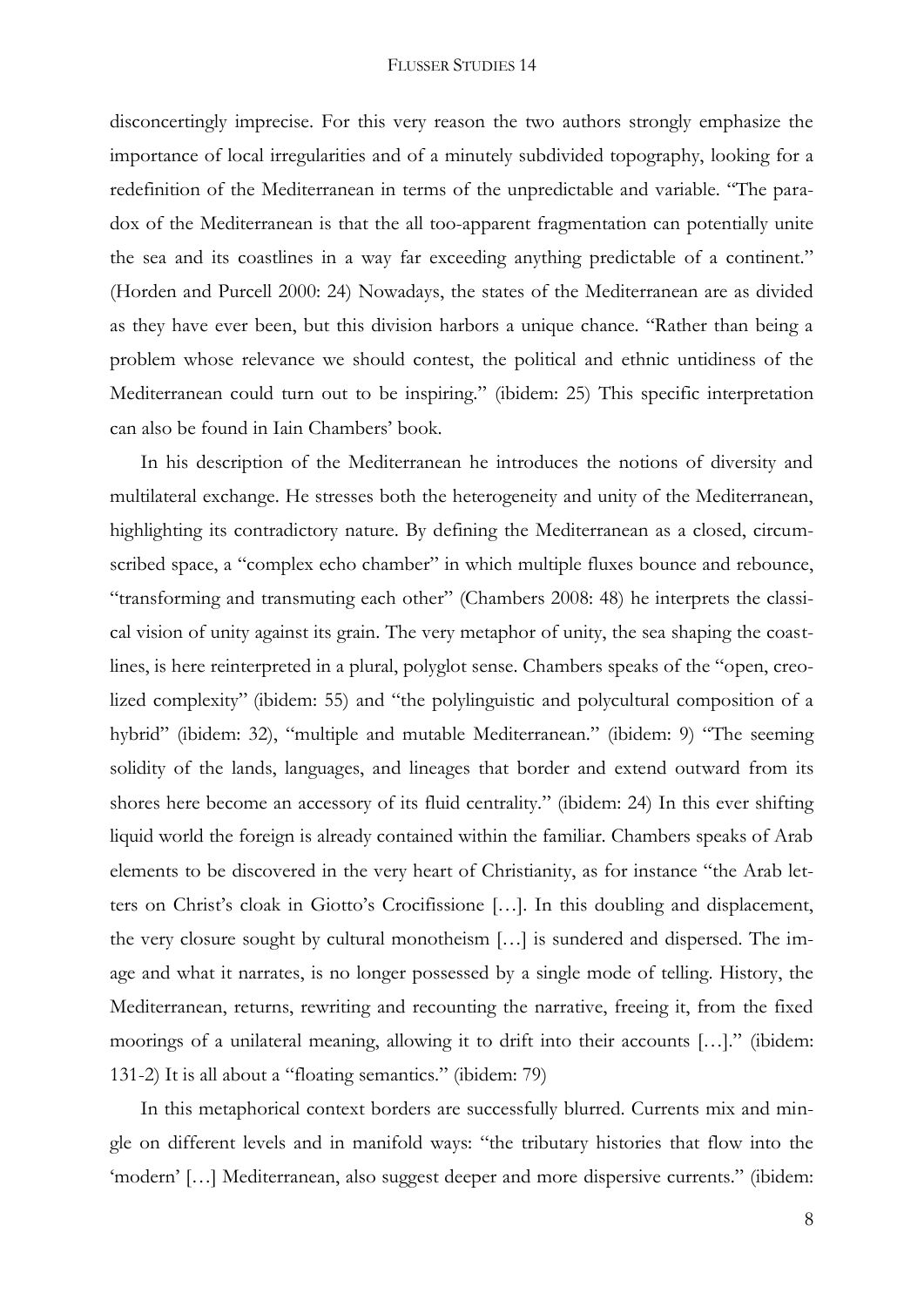2-3) "Rather than […] a logic of barriers to be breached and differences to be bridged [...] overlapping territories and intertwined histories suggest a less rigid, more open comprehension of the making of a multiple Mediterranean." (ibidem: 3) Multiplicity and liquidity complement each other. "[…] borders are porous, particularly so in the liquid materiality of the Mediterranean […] borders are both transitory and zones of transit. They repeatedly draw our attention to the labor of translation […]."(ibidem: 5)

These metaphors of fluidity and liquidity articulate another history and another space. Chambers speaks of the dangers of a solid, solidified sea. "[…] the solidifying of the Mediterranean transform[s] a site of transit into a mounting barrier." (ibidem: 68) "The Mediterranean […] continually 'betrays' all attempts to freeze its composite components into a homogeneous image." (ibidem: 131) This view of "the sea, as the site of multiple mediations and memories […] delivers us over to a fluid geography that […] challenges the very being and becoming European and modern."

This fluid geography allows us to discover new connections, an "unsuspected cartography" that disrupts "the rigid grids of national geographers." The Mediterranean itself becomes this way a complex metaphor for translation processes and intercultural exchanges. "[…] the sea itself, [is] not so much […] a frontier or barrier between the North and the South, or the East and the West, as an intricate site of encounters and currents [animated by] the continual sense of historical transformation and cultural translation which makes it a site of perpetual transit." (ibidem: 32) Before coming to a more detailed discussion of the metaphor of the strait I would like to deal briefly with another possible spatial metaphor for translation and the relationship of languages to each other.

## **Archipelagos**

Besides the idea of ever moving and constantly recombining currents Chambers introduces another spatial metaphor to articulate the mutable transitoriness and complex heterogeneity of the Mediterranean: the archipelago. In an archipelago the single cultural elements are bound together in a fragmented network of interlinked points, "an unfamiliar constellation" (ibidem: 133) without any rigid inner and outer boundaries or any clear cut hierarchical orientations. The idea of the archipelago (see also Cacciari 2005) is, further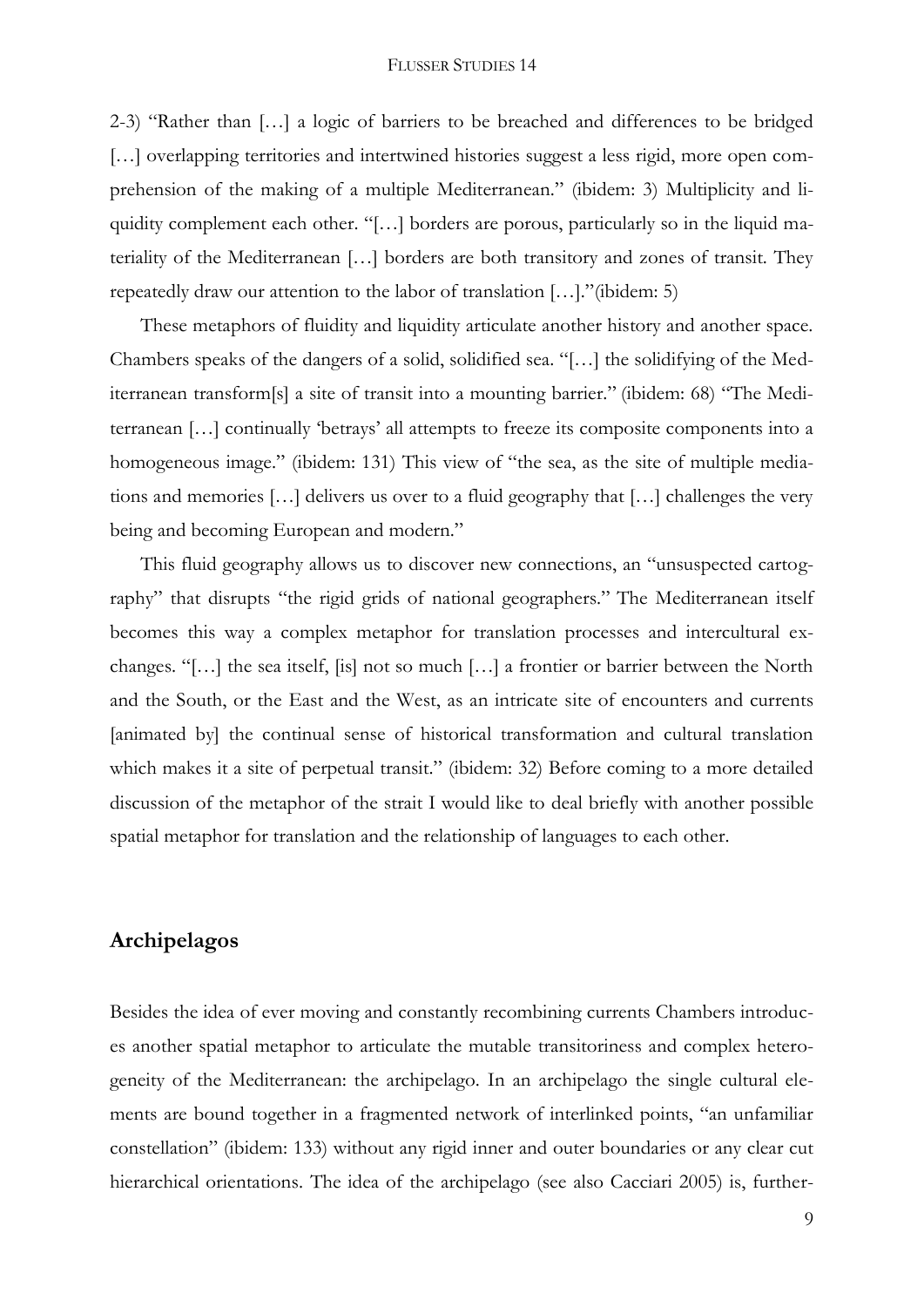more, connected in Chamber's book to the intricate pattern of the arabesque, whose cultural origin is highly significant within a Mediterranean context. This inconclusive figuration also recalls Deleuze's concept of the baroque fold, which brings together that which a linear Eurocentric vision of history would like to hold apart.

As Ottmar Ette put it, within an archipelago each island, is not only a self-contained world, but at the same time a multilayered complex assemblage of interdependences (Ette 2012: 308). Yoko Tawada's fluid bilingual work on troubled waters between German and Japanese shores could also be described as an archipelago. "In fact", as Ette very aptly puts it, "the whole of Yoko Tawada's work could be seen as one gigantic island-book […] of continents and cultures, languages and language-games […]. Within this worldembracing archipelago the ocean, the sea, represents […] that which separates and unites at the same time, the moving liquefying element that even in separation still connects" the different components [translation RG]."<sup>5</sup> (ibidem: 314) An archipelago is a fragile fragmented world beyond the easy certainties of self-contained monolingual continents.

The Martinican poet and literary critic Edouard Glissant contraposes the archipelago to the continent. "The point of view of the archipelago, an essayistic intuitively seductive way of thinking, could be opposed to the continental point of view that would, above all, be systematic. From the continental point of view […] we see the world as one chunk, one bulk, one single trait, as a sort of impressive synthesis […]. From the point of view of the archipelago we will get to know rocks and rivers, the smallest even, rocks and rivers, we will contemplate the shadowy zones they open up and cover up again […]. The archipelago is diffracted […] fractal […] [translation RG]."<sup>6</sup> (Glissant 2009: 45-7) The metaphors of the sea and the archipelago suggest a translation theory in which hierarchical divisions between different languages as well as between the original and its translation become porous, break down and ultimately dissolve.

**.** 

<sup>5</sup> "In der Tat ließe sich das gesamte Schaffen Yoko Tawada's als ein einziges großes Insel-Buch, […] der Kontinente und Kulturen, der Sprachen und Sprachspiele, […] begreifen […]. Das Meer, die See, bildet in diesem weltumspannenden Archipel […] das zugleich trennende und verbindende, aber selbst in der Trennung noch immer relationierende bewegliche, verflüssigende Element […]."

<sup>6</sup> "La *pensée archipélique*, pensée de l'essai, de la tentation intuitive, qu'on pourrait opposer à des pensées continentales, qui seraient avant tout de système. Par la pensée continentale […] nous voyons le monde d'un bloc, ou d'un gros, ou d'un jet, comme une sorte de synthèse imposante […]. Par la pensée archipélique, nous connaissons les roches des rivières, les plus petites assurément, roches et rivières, nous envisageons les trous d'ombre qu'elles ouvrent et recouvrent […]. L'archipel est diffracté […] fractal […]."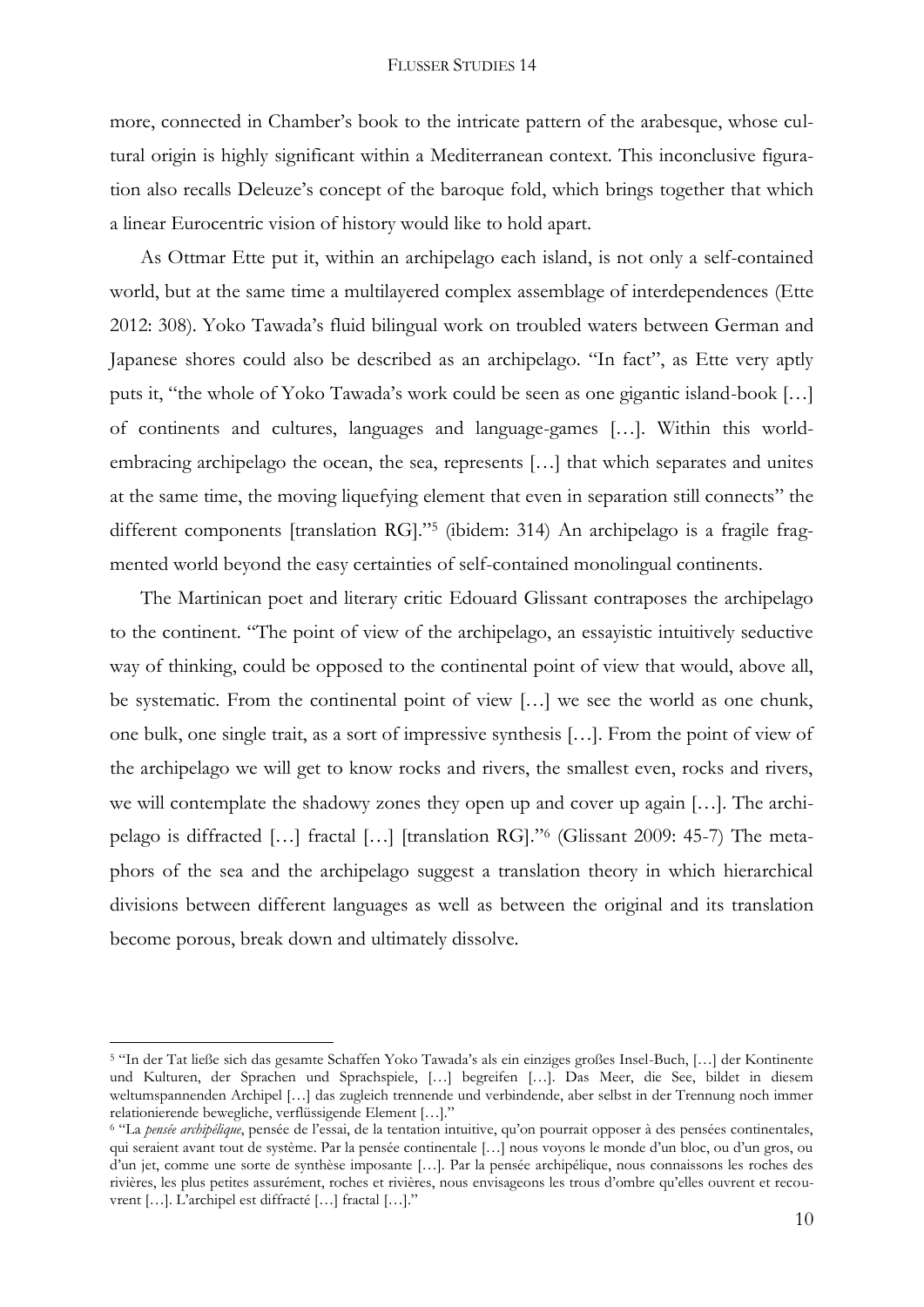## **Straits**

1

Straits are narrow navigable passages of water that connect two larger also navigable bodies of water. They share some attributes with rivers but articulate a very different point of view, especially if viewed as possible metaphors for translation. Contrary to the steady and quiet one-way flow of rivers, straits articulate an idea of risk, challenge, of danger and fear even. They are tangible metaphors for tension, dynamism and the permanence of passages. Straits are complex geographical and meteorological settings where sudden changes suggest different options for crossing. Winds, violent currents, whirlpools and eddies ruffle their surface, especially in the middle. They are like rivers, but generally much larger; fluid borders joining two bodies of water and two land masses at the same time, articulating, thus, two separate pairs of space: from sea to sea and coast to coast.

La Cecla and Zanini describe straits as interpretative models for the possibilities created when two bodies are separated by a margin of transition. Straits are porous membranes regulating the passage from one world to another. "In a strait the water between the two shores […] filters the transition from one world to the other; sometimes a world infiltrates another, sometimes it takes its place or lies on top of it [translation RG]." 7 (La Cecla and Zanini 2004: 35) Straits allow a circulation between antagonistic spaces that cannot completely fuse into each other because they are of different nature.

The essential aspect of straits, so La Cecla and Zanini, are their fluctuating, composite waters, meeting between two shores and two seas, linking and separating them simultaneously. Straits are thresholds in Walter Benjamin's sense. They introduce the possibility of a change of state. A threshold is not a border but a zone. Not a straight line but a field of possibility. As Benjamin points out, the German word for threshold – *Schwelle* –, implies also a swelling – *schwellen* –, an alteration generated during the passage (see also Menninghaus 1986: 26-58). As borders and thresholds straits articulate a duality but at the same time move beyond it into a zone of transformation. A similar conception of the border as meeting point rather than a clear-cut separation can be found in the later work of Vilém Flusser (see Guldin 2011a).

<sup>7</sup> "Nello stretto, l'acqua tra le due rive […] filtra la transizione da un mondo all'altro; a volte un mondo entra dentro un altro, a volte lo sostituisce oppure vi si sovrappone."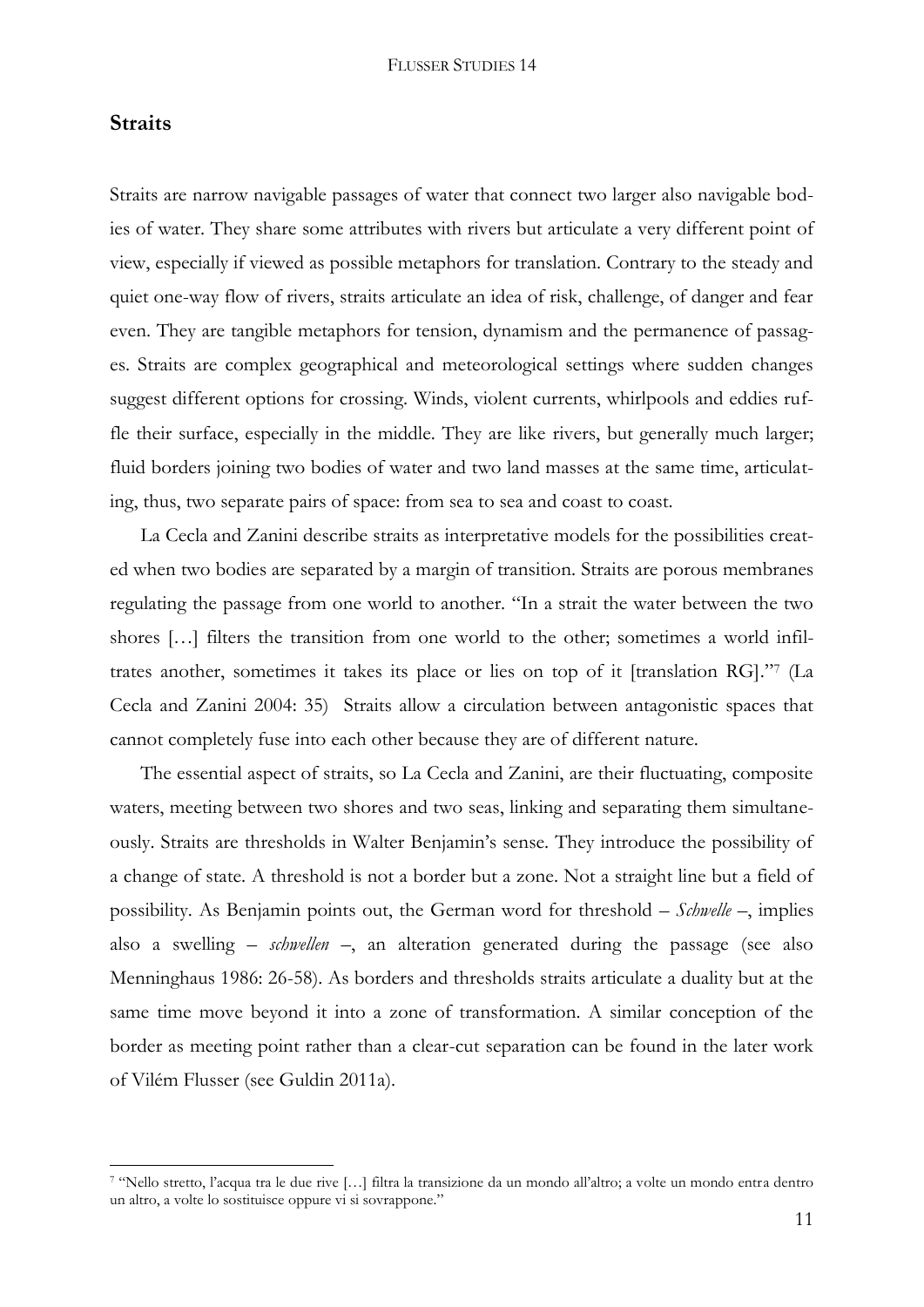In Daoud's view straits are above all sites where currents meet and mix: "It is a history of fluxes and refluxes: the waters bump back and forth, from shore to shore […] The strait is a channel where waters mingle and overlap in a very complex way. Because these waters continuously exchanging places are not at all similar [translation RG]." (Daoud 2002a: 29-30) The metaphorical dimensions attributed by La Cecla / Zanini and Daoud to the strait correspond to a great extent to those Chambers attributes to the sea. In the dialectics of the strait, writes Daoud, "borders overlap vertically and horizontally and tend to be blurred [translation RG]" (ibidem: 12): linguistic currents moving against each other in different directions and at different levels; the blue warmer water of the Mediterranean and the green colder of the Atlantic. In this view, translation is more than simply the crossing of a river, moving from shore to shore, from solid land to solid land (see also Guldin 2011b and 2012). Languages are different but overlap continually. They seep into each other without losing their identity because of this. The priority of the liquid over the solid basically abolishes the idea of the border as a straight line. The border itself liquefies and all the attention goes to that which takes place in an indistinct zone in between. The sea and the strait present us with more complex metaphors.



The Strait of Gibraltar<sup>8</sup>

**<sup>.</sup>** <sup>8</sup> Satellite image of the Strait of Gibraltar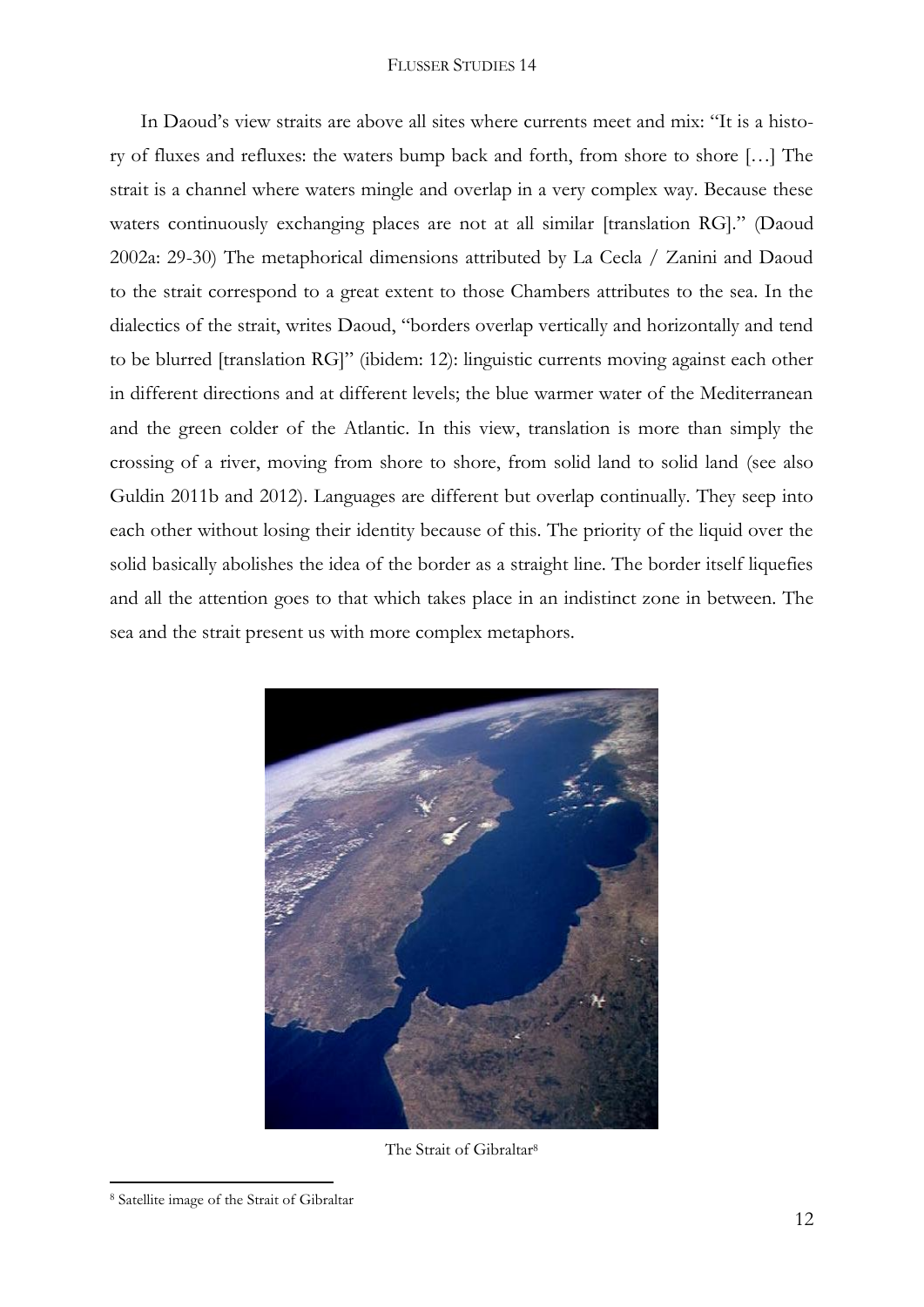To conclude I would like to reconsider Canistris' drawing in the light of Chambers' and Daoud's reading of the Mediterranean. The fundamental cultural and geographical asymmetry and the idea of a clear cut rigid border we have come across in Canistri's drawing can be traced to present day discussions of migratory movements from the African to European shores. It also articulates, even if only implicitly, a theory of translation based on the idea of hierarchic superiority and unilateral flow. In this particular context, moreover, translation becomes an act of colonial appropriation of a very particular kind; a unilateral process in which the message carried across must be filtered and transformed in order not to expose the receiver to dangerous consequences. In Canistris' phantasmagorical vision the strait of Gibraltar that for centuries was a complex crossroads between worlds has become a dangerous intersection to be watched closely. As Zakya Daoud puts it, the strait that for eight centuries had been a river flowing within one and the same country, the canal of a unified European and African Andalusia, has turned into a bolt to be secured. The strait was once "a river within one country (…) a river flowing within the same world, a double continent […] [translation RG]." (ibidem: 155-6) "The strait was the channel of Andalusia before being a wall of barbed wire [translation RG]." (Daoud 2002b: 270)

Both Chambers and Daoud reinterpret the African and Arab threat to Europe in revitalizing and rejuvenating terms. The advance of the Arab world in the  $7<sup>th</sup>$  and  $8<sup>th</sup>$  century AD had a refreshing and stimulating effect (Chambers 2008 : 69) comparable to the present illegal immigration. The Moroccan immigrants that have found work in Spain and France flock back every year to their places of origin to spend their holidays there. They send money back home; build houses in their native villages nourishing the local industry. Even if rejected at the frontier of the strait, they are actually needed by the job markets in Europe: "boat people attempting the new middle passage across the Mediterranean." (ibidem: 9) Both authors suggest thus a possible utopian reunification of a divided Mediterranean realized thanks to a series of translational moves. These exchanges are a chance for both Europe and Africa: "They alone", writes Daoud about the Moroccan immigrants, "can fill in the empty concept of the Mediterranean. They are the witnesses of a rediscovered Mediterranean, the only homeland that can ultimately join their countries of destination and origin [translation RG]." (Daoud 2002b: 261) "Morocco", she adds, in an

**.** 

[http://www.mapas-espana.com/Satellite\\_Image\\_Photo\\_Strait\\_Gibraltar\\_Spain\\_Morocco.htm](http://www.mapas-espana.com/Satellite_Image_Photo_Strait_Gibraltar_Spain_Morocco.htm)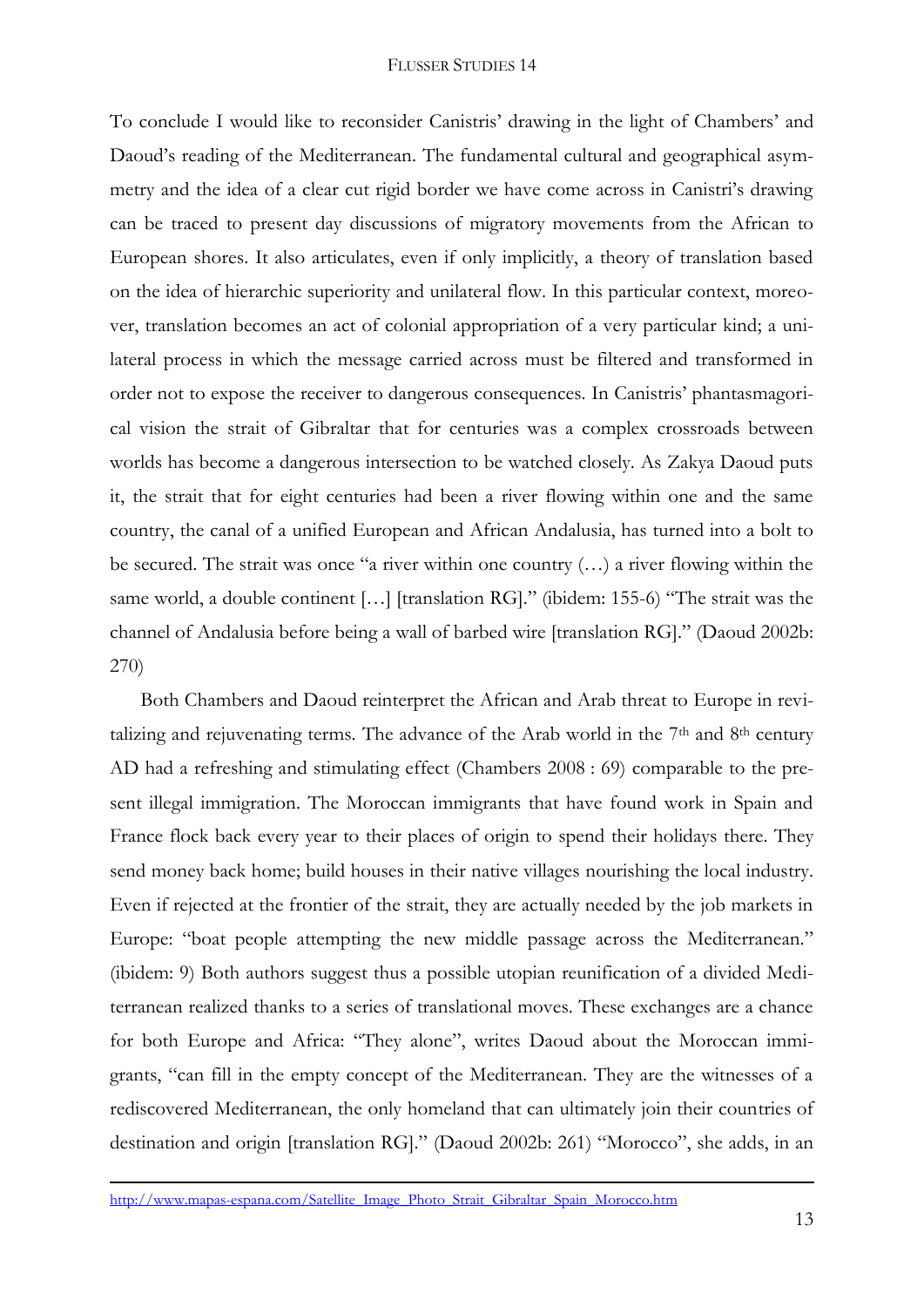ironic twist reminiscent of Canistris' apocalyptical vision, "has a surprising geographical set up. It is here that Africa […] desperately offers its mouth to Europe for a kiss […] [translation RG]." (ibidem: 271)

# **Bibliography**

- Bachmann-Medick, Doris (1999), 1+1=3? Interkulturelle Beziehungen als dritter Raum, in: Weimarer Beiträge, Zeitschrift für Literaturwissenschaft, Ästhetik und Kulturwissenschaften, 4, 45, p. 518-531.
- Bachmann-Medick, Doris (2002), Übersetzung im Spannungsfeld von Dialog und Erschütterung. Ein Modell der Auseinandersetzung zwischen Kulturen und Disziplinen, in: Übersetzung als Medium des Kulturverstehens und sozialer Integration, Frankfurt am Main, p. 275-291.
- Benjamin, Walter, (1983), Das Passagen-Werk, 2 vol., Frankfurt am Main.
- Bhabha, Homi K. (2008), The Location of Culture, London.
- Cacciari, Massimo (2005), L'arcipelago, Milan.
- Chambers, Iain (2008), Mediterranean Crossings. The Politics of an Interrupted Modernity, Durham.
- Daoud, Zakya (2002a), Gibraltar croisée de mondes D´Hercule à Boabdel, Paris.
- Daoud, Zakya (2002b), Gibraltar improbable frontière. De Colomb au Clandestins, Paris.
- Ette, Ottmar (2012), Archipele der Literatur. Die neuzeitliche Tradition des Insulariums und das transarchipelische Schreiben Yoko Tawadas, in: Yoko Tawada, Fremde Wasser. Vorlesungen und wissenschaftliche Beiträge, ed. by O. Gutjahr, Tübingen, p. 296-332.
- Gutjahr Ortrud (ed.), Yoko Tawada, Fremde Wasser. Vorlesungen und wissenschaftliche Beiträge, Tübingen 2012.
- Guldin, Rainer (2007), Verschiedene Wege zum selben Ziel. Zur Bilingualität im Werk Georges-Arthur Goldschmidts, in: Kultur und Gespenster, Georges Arthur Goldschmidt, Number 5, 2007, p. 102- 119.
- Guldin, Rainer (2011a), Ineinandergreifende graue Zonen. Vilém Flussers Bestimmung der Grenze als Ort der Begegnung, in: Topographien der Grenze. Verortungen einer kulturellen, politischen und ästhetischen Kategorie, ed. by Ch. Kleinschmidt and Ch. Hewel, Königshausen & Neumann, Würzburg, p. 39-48.
- Guldin, Rainer (2011b), Meeting in Between: On Spatial Conceptualizations Within Narrative and Metaphor Theory And their Relevance for Translation Studies, speech held at the international meeting Research Models in Translation Theory II, University of Manchester, 29th April – 2nd May 2011.
- Guldin, Rainer (2012), From Transportation to Transformation: On the Use of the Metaphor of Translation in within Media and Communication Theory, in: Global Media Journal, Vol. 5, issue 1, p. 39-52, [http://www.gmj.uottawa.ca/1201/v5i1\\_guldin.pdf](http://www.gmj.uottawa.ca/1201/v5i1_guldin.pdf)
- Guldin, Rainer (2013), Between São Paulo und Stuttgart: Multilingualism, Translation and Interculturality in Haroldo de Campos' and Vilém Flusser's Work in: Kulturconfusão, ed. by A. Finger et al. (forthcoming).
- Glissant, Edouard (2009), Philosophie de la relation. Poésie en étendue, Paris.
- Horden, Peregrine and Purcell Nicholas (2000), The Corrupting Sea. A Study of Mediterranean History Oxford.
- Knauth Alphons H. "poethik polyglott." Dichtungsring 20 (1991), p. 42-80.
- La Cecla, Franco and Zanini, Piero (2004), Lo stretto indispensabile. Storie di un tratto di mare limitato, Milan.
- Menninghaus, Winfried (1986), Schwellenkunde. Walter Benjamins Passage des Mythos, Frankfurt am Main.
- Said, Eward, W. (2012), Orientalism. Western Conceptions of the Orient, Harmandsworth.
- Soja Eward, W. (1996), Thirdspace: Journeys to Los Angeles and Other Real-And-Imagined Places, Oxford.